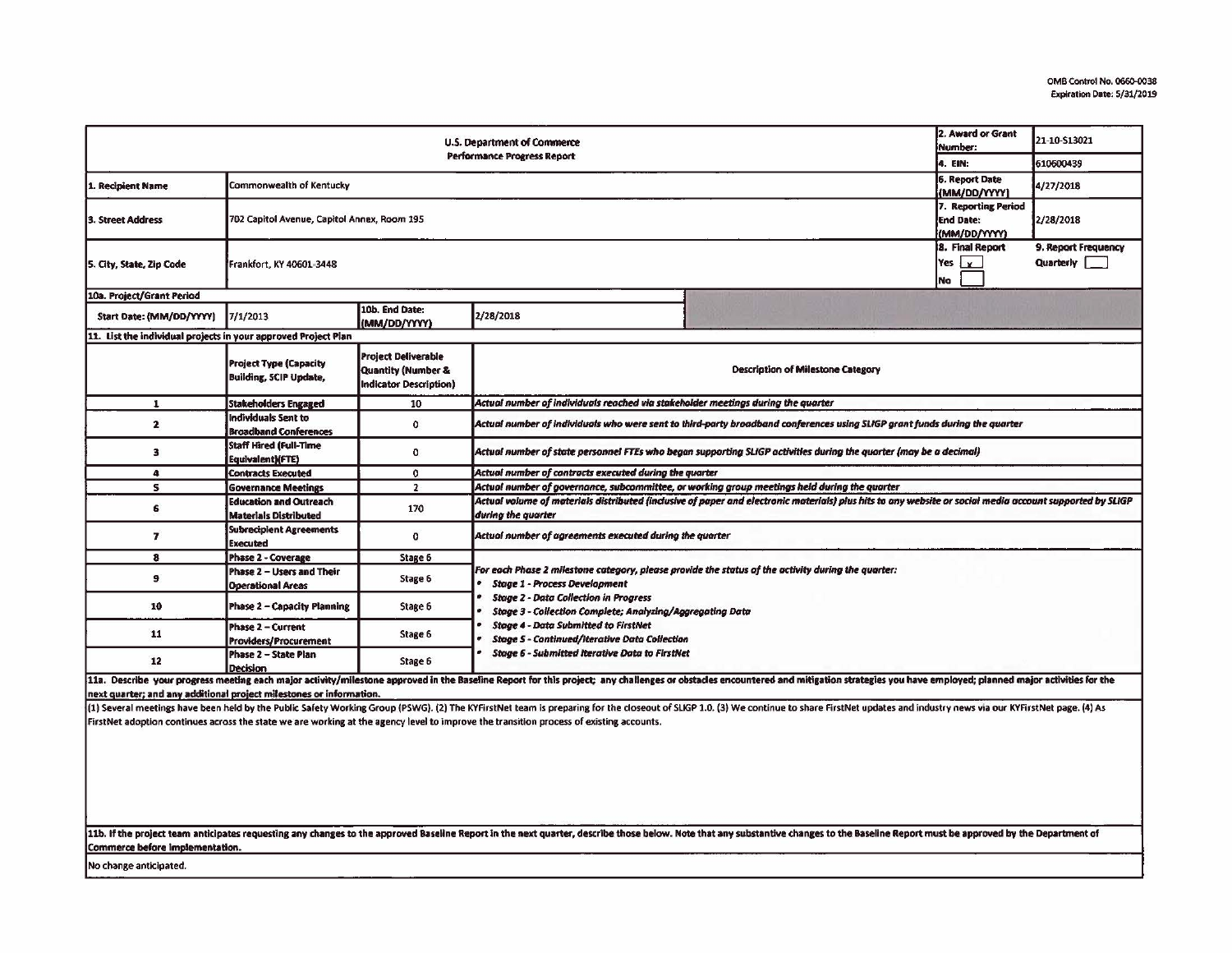| 11c. Provide any other information that would be useful to NTIA as it assesses this project's progress.                                                                                                                        |                                                                                                                                                                     |                                    |                                 |                      |                                             |                   |                 |                                                |                                                 |
|--------------------------------------------------------------------------------------------------------------------------------------------------------------------------------------------------------------------------------|---------------------------------------------------------------------------------------------------------------------------------------------------------------------|------------------------------------|---------------------------------|----------------------|---------------------------------------------|-------------------|-----------------|------------------------------------------------|-------------------------------------------------|
| N/A                                                                                                                                                                                                                            |                                                                                                                                                                     |                                    |                                 |                      |                                             |                   |                 |                                                |                                                 |
| 11d. Describe any success stories or best practices you have identified. Please be as specific as possible.                                                                                                                    |                                                                                                                                                                     |                                    |                                 |                      |                                             |                   |                 |                                                |                                                 |
| The KYFirstNet team has had much success with social media providing local and national FirstNet information. Since the Opt-In decision by governor Matt Bevin we have been working with AT&T representatives to determine the |                                                                                                                                                                     |                                    |                                 |                      |                                             |                   |                 |                                                |                                                 |
| to implement FirstNet/AT&T service.                                                                                                                                                                                            |                                                                                                                                                                     |                                    |                                 |                      |                                             |                   |                 |                                                |                                                 |
| 12. Personnel                                                                                                                                                                                                                  |                                                                                                                                                                     |                                    |                                 |                      |                                             |                   |                 |                                                |                                                 |
| 12a. If the project is not fully staffed, describe how any lack of staffing may impact the project's time line and when the project will be fully staffed.                                                                     |                                                                                                                                                                     |                                    |                                 |                      |                                             |                   |                 |                                                |                                                 |
| N/A<br>12b. Staffing Table - Please include all staff that have contributed time to the project. Please do not remove individuals from this table.                                                                             |                                                                                                                                                                     |                                    |                                 |                      |                                             |                   |                 |                                                |                                                 |
| <b>Job Title</b>                                                                                                                                                                                                               | FTE%                                                                                                                                                                |                                    |                                 |                      | <b>Project (s) Assigned</b>                 |                   |                 |                                                | Change                                          |
| <b>SWIC</b>                                                                                                                                                                                                                    | 0%                                                                                                                                                                  | Provide Oversight of SLIGP Project |                                 |                      |                                             |                   |                 |                                                | Match not needed                                |
| <b>Program Coordinator</b>                                                                                                                                                                                                     | 0%                                                                                                                                                                  | Provide Administrative Support     |                                 |                      |                                             |                   |                 |                                                | Match not needed                                |
|                                                                                                                                                                                                                                |                                                                                                                                                                     |                                    |                                 |                      |                                             |                   |                 |                                                |                                                 |
|                                                                                                                                                                                                                                |                                                                                                                                                                     |                                    |                                 |                      |                                             |                   |                 |                                                |                                                 |
| 13. Subcontracts (Vendors and/or Subrecipients)                                                                                                                                                                                |                                                                                                                                                                     |                                    |                                 |                      |                                             |                   |                 |                                                |                                                 |
| <b>Name</b>                                                                                                                                                                                                                    | 13a. Subcontracts Table - Include all subcontractors. The totals from this table must equal the "Subcontracts Total" in Question 14f.<br><b>Subcontract Purpose</b> |                                    | <b>Type</b><br>(Vendor/Subrec.) | RFP/RFQ Issued (Y/N) | <b>Contract</b><br><b>Executed</b><br>(N/N) | <b>Start Date</b> | <b>End Date</b> | <b>Total Federal Funds</b><br><b>Allocated</b> | <b>Total Matching Funds</b><br><b>Allocated</b> |
| Michael Baker International,<br>Inc.                                                                                                                                                                                           | Website Develop/Data Collect/Outreach & Ed                                                                                                                          |                                    | Vendor                          | N                    | Y                                           | 2/20/2014         | 12/31/2017      | \$822,826.95                                   |                                                 |
| NTT Data - Barry Sanford                                                                                                                                                                                                       | Prog Mgr Outreach/Ed                                                                                                                                                |                                    | Vendor                          | N                    | Y                                           | 11/1/2013         | 3/1/2017        | \$187,005.00                                   |                                                 |
| NTT Data - Cathy Dawson                                                                                                                                                                                                        | Prog Mgr Outreach/Ed                                                                                                                                                |                                    | Vendor                          | N                    | Y                                           | 1/1/2017          | 9/29/2017       | 565,481.00                                     |                                                 |
| <b>NTT Data - Curtis Nail</b>                                                                                                                                                                                                  | <b>Prog Mgr Outreach/Ed</b>                                                                                                                                         |                                    | Vendor                          | N                    | Y                                           | 10/27/2016        | 2/28/2018       | \$106,197.00                                   |                                                 |
| 13b. Describe any challenges encountered with vendors and/or subrecipients.                                                                                                                                                    |                                                                                                                                                                     |                                    |                                 |                      |                                             |                   |                 |                                                |                                                 |
| None encountered.                                                                                                                                                                                                              |                                                                                                                                                                     |                                    |                                 |                      |                                             |                   |                 |                                                |                                                 |